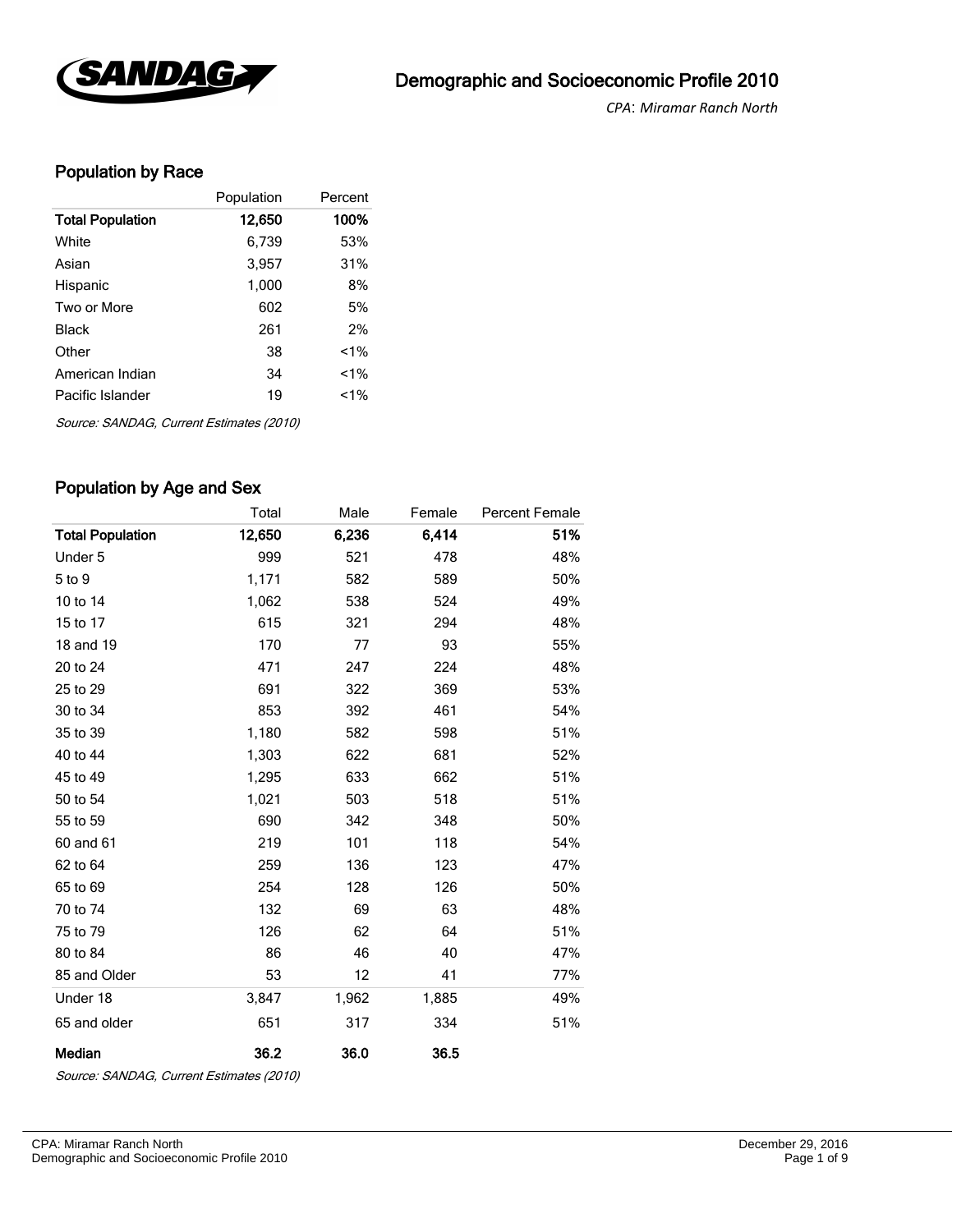#### Population by Marital Status

#### Pop. by Household / Group Quarters Status

|                                  | Number | Percent |                |
|----------------------------------|--------|---------|----------------|
| Total population age 15 and over | 9.418  | 100%    | Total p        |
| Never Married                    | 2.324  | 25%     | Houser         |
| Married, excluding separated     | 6,035  | 64%     | Group (        |
| Separated                        | 57     | $< 1\%$ | Group (        |
| Widowed                          | 241    | 3%      | Group (        |
| <b>Divorced</b>                  | 761    | 8%      | <i>Source:</i> |

|                                          | Number | Percent |
|------------------------------------------|--------|---------|
| <b>Total population</b>                  | 12.650 | 100%    |
| Household                                | 12,650 | 100%    |
| Group Quarters - Other                   | O      | 0%      |
| <b>Group Quarters - Military</b>         | 0      | 0%      |
| Group Quarters - College                 | 0      | 0%      |
| Source: SANDAG, Current Estimates (2010) |        |         |

Source: SANDAG, constructed from U.S. Census

Bureau's American Community Survey 2010 5-year file, Table B12001

### Population by Age and Race

|                   |        |          |       |              | American       |       | Pacific        |       | Two or      |
|-------------------|--------|----------|-------|--------------|----------------|-------|----------------|-------|-------------|
|                   | Total  | Hispanic | White | <b>Black</b> | Indian         | Asian | Islander       | Other | More        |
| <b>Total Pop.</b> | 12,650 | 1,000    | 6,739 | 261          | 34             | 3,957 | 19             | 38    | 602         |
| Under 5           | 999    | 98       | 423   | 14           | 5              | 340   | 0              | 4     | 115         |
| 5 to 9            | 1,171  | 104      | 568   | 15           | 2              | 382   | 0              | 4     | 96          |
| 10 to 14          | 1,062  | 97       | 587   | 27           | 4              | 279   |                | 2     | 65          |
| 15 to 17          | 615    | 85       | 328   | 10           | 5              | 146   |                | 1     | 39          |
| 18 and 19         | 170    | 18       | 91    | 5            | 0              | 49    | 0              | 2     | 5           |
| 20 to 24          | 471    | 56       | 213   | 17           | 2              | 144   |                | 1     | 37          |
| 25 to 29          | 691    | 58       | 329   | 14           | 3              | 239   |                | 5     | 42          |
| 30 to 34          | 853    | 58       | 378   | 18           | 0              | 357   |                | 5     | 36          |
| 35 to 39          | 1,180  | 87       | 525   | 19           | 0              | 504   |                | 3     | 41          |
| 40 to 44          | 1,303  | 89       | 707   | 27           | 7              | 425   | $\overline{c}$ | 4     | 42          |
| 45 to 49          | 1,295  | 84       | 822   | 38           | $\overline{c}$ | 314   | 2              | 3     | 30          |
| 50 to 54          | 1,021  | 67       | 631   | 24           | 0              | 273   | 4              | 1     | 21          |
| 55 to 59          | 690    | 47       | 433   | 12           | 2              | 176   | 2              | 3     | 15          |
| 60 and 61         | 219    | 7        | 145   | 8            | 0              | 55    |                | 0     | 3           |
| 62 to 64          | 259    | 15       | 173   | 2            | 0              | 61    |                | 0     | 7           |
| 65 to 69          | 254    | 7        | 156   | 5            | 1              | 80    |                | 0     | 4           |
| 70 to 74          | 132    | 6        | 80    | 2            | 1              | 40    | 0              | 0     | 3           |
| 75 to 79          | 126    | 10       | 66    | 1            | 0              | 49    | 0              | 0     | 0           |
| 80 to 84          | 86     | 4        | 46    | 3            | 0              | 33    | 0              | 0     | $\mathbf 0$ |
| 85 and Older      | 53     | 3        | 38    | 0            | 0              | 11    | 0              | 0     | 1           |
| Under 18          | 3,847  | 384      | 1,906 | 66           | 16             | 1,147 | $\overline{c}$ | 11    | 315         |
| 65 and older      | 651    | 30       | 386   | 11           | $\overline{c}$ | 213   |                | 0     | 8           |
| Median            |        | 28.6     | 39.3  | 37.8         | 22.5           | 35.4  | 48.8           | 30.0  | 16.9        |

Source: SANDAG, Current Estimates (2010)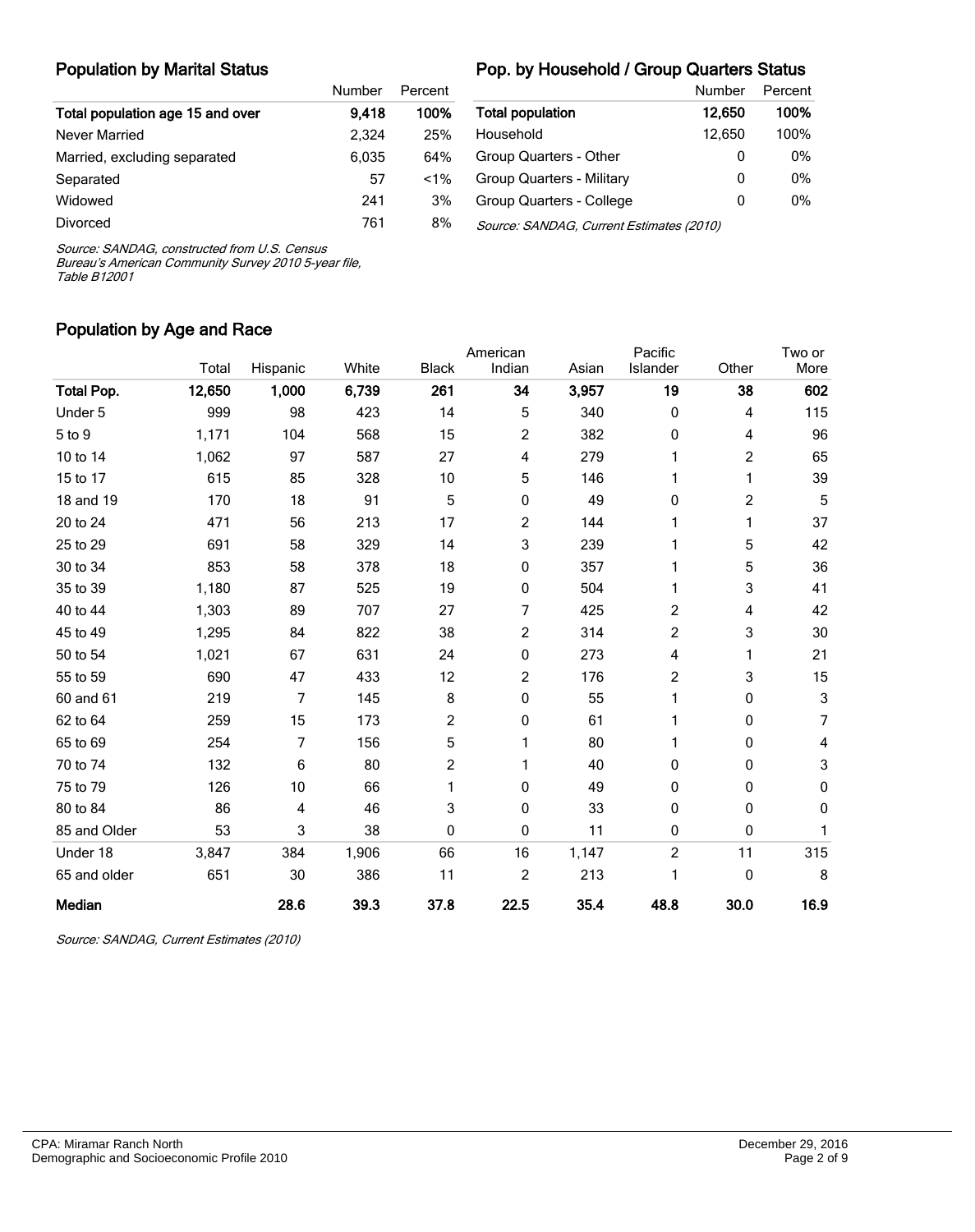#### Language Spoken at Home and Ability to Speak English

|                                          | Number | Percent |
|------------------------------------------|--------|---------|
| Total populatioin age 5 and over         | 11.651 | 100%    |
| Speak Only English                       | 7,985  | 69%     |
| Speak Spanish:                           | 497    | 4%      |
| Speak English "well" or "very well"      | 492    | 4%      |
| Speak English "not well" or "not at all" | 5      | $< 1\%$ |
| Speak Asian/Pacific Island language:     | 2,202  | 19%     |
| Speak English "well" or "very well"      | 1.985  | 17%     |
| Speak English "not well" or "not at all" | 217    | 2%      |
| Speak other language:                    | 967    | 8%      |
| Speak English "well" or "very well"      | 924    | 8%      |
| Speak English "not well" or "not at all" | 43     | $< 1\%$ |

# Educational Attainment

|                                      | Number | Percent |
|--------------------------------------|--------|---------|
| Total population age 25 and older    | 8.162  | 100%    |
| Less than 9th grade                  | 60     | 1%      |
| 9th through 12th grade, no diploma   | 86     | 1%      |
| High school grad (incl. equivalency) | 584    | 7%      |
| Some college, no degree              | 1,217  | 15%     |
| Associate degree                     | 752    | 9%      |
| Bachelor's degree                    | 2,895  | 35%     |
| Master's degree                      | 1,763  | 22%     |
| Professional school degree           | 487    | 6%      |
| Doctorate degree                     | 318    | 4%      |

Source: SANDAG, constructed from U.S. Census Bureau's American Community Survey 2010 5-year file, Table B16004

Source: SANDAG, constructed from U.S. Census Bureau's American Community Survey 2010 5-year file, Table B15002

| <b>School Enrollment</b>         | <b>Total</b> |         | <b>Public School</b> |         |        | <b>Private School</b> |  |
|----------------------------------|--------------|---------|----------------------|---------|--------|-----------------------|--|
|                                  | Number       | Percent | Number               | Percent | Number | Percent               |  |
| Total population age 3 and older | 12,060       | 100%    |                      |         |        |                       |  |
| Enrolled in school               | 4.141        | 34%     | 3.322                | 28%     | 819    | 7%                    |  |
| Nursery / Preschool              | 359          | 9%      | 101                  | 3%      | 258    | 32%                   |  |
| Kindergarten to grade 4          | 1,197        | 29%     | 1.085                | 33%     | 112    | 14%                   |  |
| Grade 5 to grade 8               | 770          | 19%     | 684                  | 21%     | 86     | 11%                   |  |
| Grade 9 to grade 12              | 891          | 22%     | 728                  | 22%     | 163    | 20%                   |  |
| College, undergraduate           | 695          | 17%     | 595                  | 18%     | 100    | 12%                   |  |
| Graduate or Professional school  | 229          | 6%      | 129                  | 4%      | 100    | 12%                   |  |
| Not enrolled in school           | 7.919        | 66%     |                      |         |        |                       |  |

Source: SANDAG, constructed from U.S. Census Bureau's American Community Survey 2010 5-year file, Table B14002

### Households by Type and Presence of Children Under 18

|                                | <b>Total</b> |         | With Persons Under 18 |         | <b>Without Persons Under 18</b> |         |
|--------------------------------|--------------|---------|-----------------------|---------|---------------------------------|---------|
|                                | Number       | Percent | Number                | Percent | Number                          | Percent |
| <b>Total households</b>        | 4,269        | 100%    | 2.243                 | 100%    | 2.026                           | 100%    |
| Family Households:             | 3,330        | 78%     | 2,231                 | 99%     | 1.099                           | 54%     |
| Married couple family          | 2,811        | 66%     | 1,843                 | 82%     | 968                             | 48%     |
| Other family:                  | 519          | 12%     | 388                   | 17%     | 131                             | 6%      |
| Male householder, no wife      | 166          | 4%      | 117                   | 5%      | 49                              | 2%      |
| Female householder, no husband | 353          | 8%      | 271                   | 12%     | 82                              | 4%      |
| Nonfamily households:          | 939          | 22%     | 12                    | $1\%$   | 927                             | 46%     |
| Householder living alone       | 702          | 16%     | ----                  |         | ----                            |         |
| Other nonfamily households     | 237          | 6%      |                       |         |                                 |         |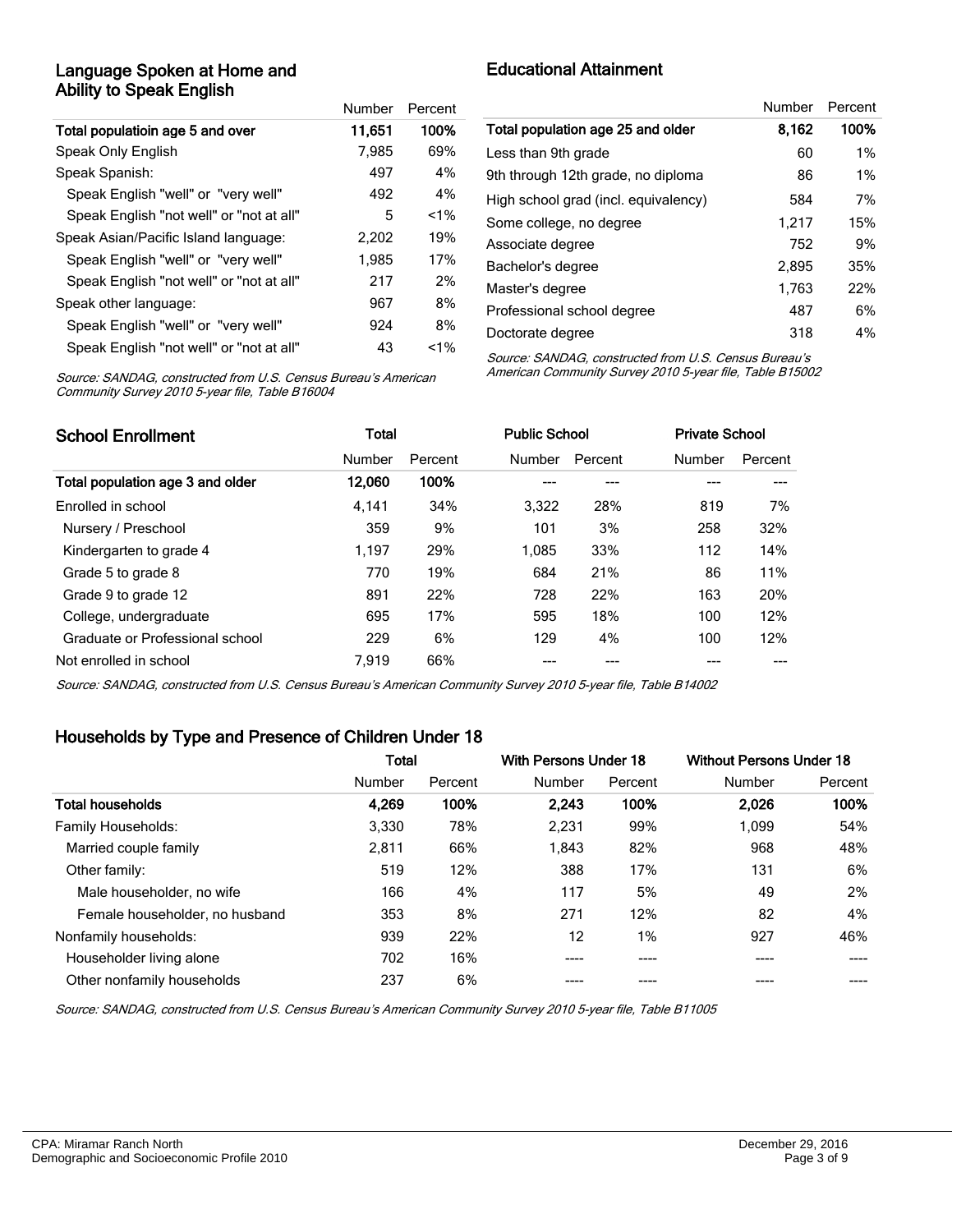# Housing Units by Type

|                            | Number | Percent | Occupied     | Unoccupied | Vacancy<br>Rate | Persons per<br>Household |
|----------------------------|--------|---------|--------------|------------|-----------------|--------------------------|
| <b>Total Housing Units</b> | 4,331  | 100%    | 4269         | 62         | 1%              | 2.96                     |
| Single family (detached)   | 2,488  | 57%     | 2,470        | 18         | 1%              | 3.00                     |
| Single family (attached)   | 404    | 9%      | 404          | 0          | 0%              | 2.94                     |
| 2 to 4 units               | 743    | 17%     | 706          | 37         | 5%              | 3.07                     |
| 5 to 9 units               | 409    | 9%      | 403          | 6          | 1%              | 2.90                     |
| 10 or more units           | 287    | 7%      | 286          |            | $< 1\%$         | 2.50                     |
| Mobile home and Other      | 0      | 0%      | $\mathbf{0}$ | 0          | 0%              | 0.00                     |

Source: SANDAG, constructed from U.S. Census Bureau's American Community Survey 2010 5-year file, Table B25024

| <b>Housing Value</b>              |               |         | <b>Year Structure Built</b>                                                                                       |        |         |  |
|-----------------------------------|---------------|---------|-------------------------------------------------------------------------------------------------------------------|--------|---------|--|
|                                   | <b>Number</b> | Percent |                                                                                                                   | Number | Percent |  |
| <b>Total Owner-Occupied Units</b> | 3.501         | 100%    | <b>Total Housing units</b>                                                                                        | 4,331  | 100%    |  |
| Less than \$150,000               | 23            | 1%      | 2005 or Later                                                                                                     | 34     | $1\%$   |  |
| \$150,000 to \$199,999            | 29            | 1%      | 2000 to 2004                                                                                                      | 790    | 18%     |  |
| \$200,000 to \$249,999            | 47            | 1%      | 1990 to 1999                                                                                                      | 2,890  | 67%     |  |
| \$250,000 to \$299,999            | 55            | 2%      | 1980 to 1989                                                                                                      | 493    | 11%     |  |
| \$300,000 to \$399,999            | 376           | 11%     | 1970 to 1979                                                                                                      | 72     | 2%      |  |
| \$400,000 to \$499,999            | 436           | 12%     | 1960 to 1969                                                                                                      | 15     | $1\%$   |  |
| \$500,000 to \$749.999            | 1.166         | 33%     | 1950 to 1959                                                                                                      | 3      | $1\%$   |  |
| \$750,000 to \$999.999            | 1.009         | 29%     | 1940 to 1949                                                                                                      | 19     | $1\%$   |  |
| \$1,000,000 or more               | 360           | 10%     | 1939 or earlier                                                                                                   | 15     | $< 1\%$ |  |
| <b>Median Value</b>               | \$668,928     |         | Source: SANDAG, constructed from U.S. Census Bureau's<br>American Community Survey 2010 5-year file, Table B25034 |        |         |  |

Source: SANDAG, constructed from U.S. Census Bureau's

American Community Survey 2010 5-year file, Table B25075

#### Housing Units by Tenure and Occupants per Room

|                                        | Total  |         | <b>Renter Occupied</b> |         | <b>Owner Occupied</b> |         |
|----------------------------------------|--------|---------|------------------------|---------|-----------------------|---------|
|                                        | Number | Percent | Number                 | Percent | Number                | Percent |
| Total occupied housing units           | 4.269  | 100%    | 768                    | 100%    | 3.501                 | 100%    |
| 1.00 occupant housing per room or less | 4.179  | 98%     | 696                    | 91%     | 3.483                 | 99%     |
| 1.01 to 1.50 occupants per room        | 78     | 2%      | 60                     | 8%      | 18                    | $1\%$   |
| 1.51 to 2.00 occupants per room        | 12     | $1\%$   | 12                     | 2%      | 0                     | $0\%$   |
| 2.01 or more occupants per room        | 0      | 0%      | 0                      | 0%      | 0                     | $0\%$   |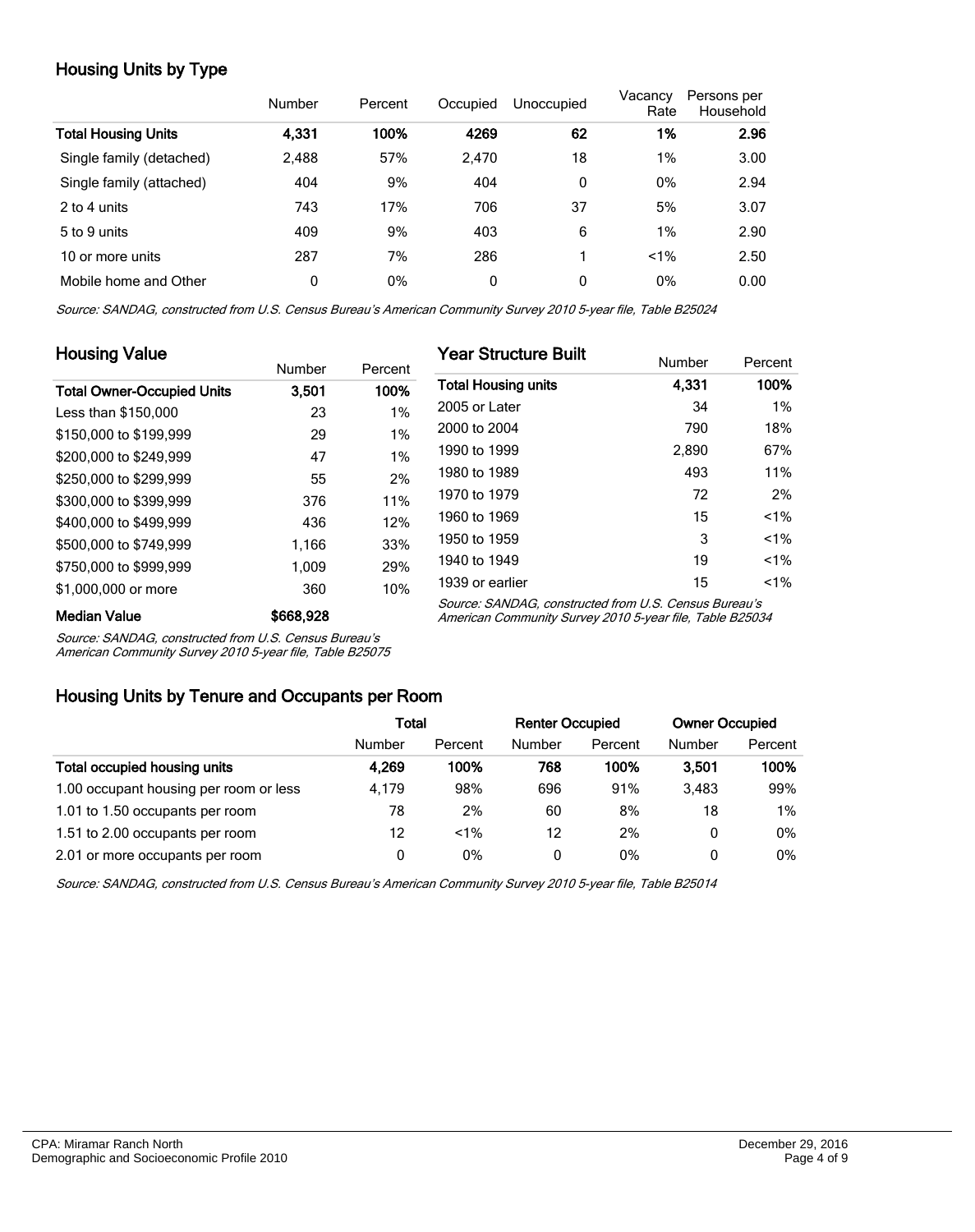### Contract Rent

Renter Occupied Housing

| Units                | Number  | Percent |                          |
|----------------------|---------|---------|--------------------------|
| <b>Total Units</b>   | 768     | 100%    |                          |
| Less than \$500      | 7       | 1%      |                          |
| \$500 to \$599       | 5       | $1\%$   |                          |
| \$600 to \$699       | 6       | $1\%$   | :                        |
| \$700 to \$799       | 0       | 0%      | $\ddot{\cdot}$           |
| \$800 to \$899       | 0       | 0%      | ί                        |
| \$900 to \$999       | 5       | $1\%$   | $\overline{\phantom{a}}$ |
| \$1,000 to \$1,249   | 29      | 4%      | ί                        |
| \$1,250 to \$1,499   | 61      | 8%      | I                        |
| \$1,500 to \$1,999   | 312     | 41%     |                          |
| \$2,000 or more      | 311     | 40%     | ı                        |
| No cash rent         | 32      | 4%      |                          |
| Median contract rent | \$1.934 |         |                          |

# Gross Rent as a Percentage of Household Income

| <b>Renter Occupied Housing</b><br>Units              | Number | Percent |
|------------------------------------------------------|--------|---------|
| <b>Total Units</b>                                   | 768    | 100%    |
| Less than 20 percent                                 | 146    | 19%     |
| 20.0 to 24.9 percent                                 | 154    | 20%     |
| 25.0 to 29.9 percent                                 | 96     | 13%     |
| 30.0 to 34.9 percent                                 | 33     | 4%      |
| 35.0 to 39.9 percent                                 | 86     | 11%     |
| 40.0 to 49.9 percent                                 | 87     | 11%     |
| 50.0 percent or more                                 | 130    | 17%     |
| Not computed                                         | 36     | 5%      |
| Course CANDAC, constructed from U.C. Conque Dureau's |        |         |

Source: SANDAG, constructed from U.S. Census Bureau's American Community Survey 2010 5-year file, Table B25070

Source: SANDAG, constructed from U.S. Census

Bureau's American Community Survey 2010 5-year file, Table B25056

### Vehicle Availability

| Occupied Housing Units    | Number | Percent |
|---------------------------|--------|---------|
| <b>Total Availability</b> | 4.269  | 100%    |
| No vehicle                | 33     | 1%      |
| 1 vehicle                 | 923    | 22%     |
| 2 vehicles                | 2.339  | 55%     |
| 3 vehicles                | 764    | 18%     |
| 4 or more vehicles        | 210    | 5%      |

Source: SANDAG, constructed from U.S. Census Bureau's American Community Survey 2010 5-year file, Table B25044

### Place of Work

| Workers age 16 and older           | Number Percent |      |
|------------------------------------|----------------|------|
| <b>Total Workers</b>               | 6.770          | 100% |
| Worked in state of residence       | 6,735          | 99%  |
| Worked in county of residence      | 6.624          | 98%  |
| Worked outside county of residence | 111            | 2%   |
| Worked outside state of residence  | 35             | 1%   |

Source: SANDAG, constructed from U.S. Census Bureau's American Community Survey 2010 5-year file, Table B08007

# Employment Status **Employment Status Male Employment Status Male Employment Status Male Employment Status** Total Percent Number Percent Number Percent Population age 16 and older 9,204 100% 4,492 49% 4,712 51% In labor force 6,920 75% 3,706 54% 3,214 46% Armed forces 28 26% 106 2% 78 74% 28 26% Civilian (employed) 6,533 94% 3,437 53% 3,096 47% Civilian (unemployed) 281 4% 191 68% 90 32% Not in labor force **2,284** 25% 786 34% 1,498 66% Pct. of civilian labor force unemployed  $4.1\%$   $5.3\%$   $5.3\%$   $2.8\%$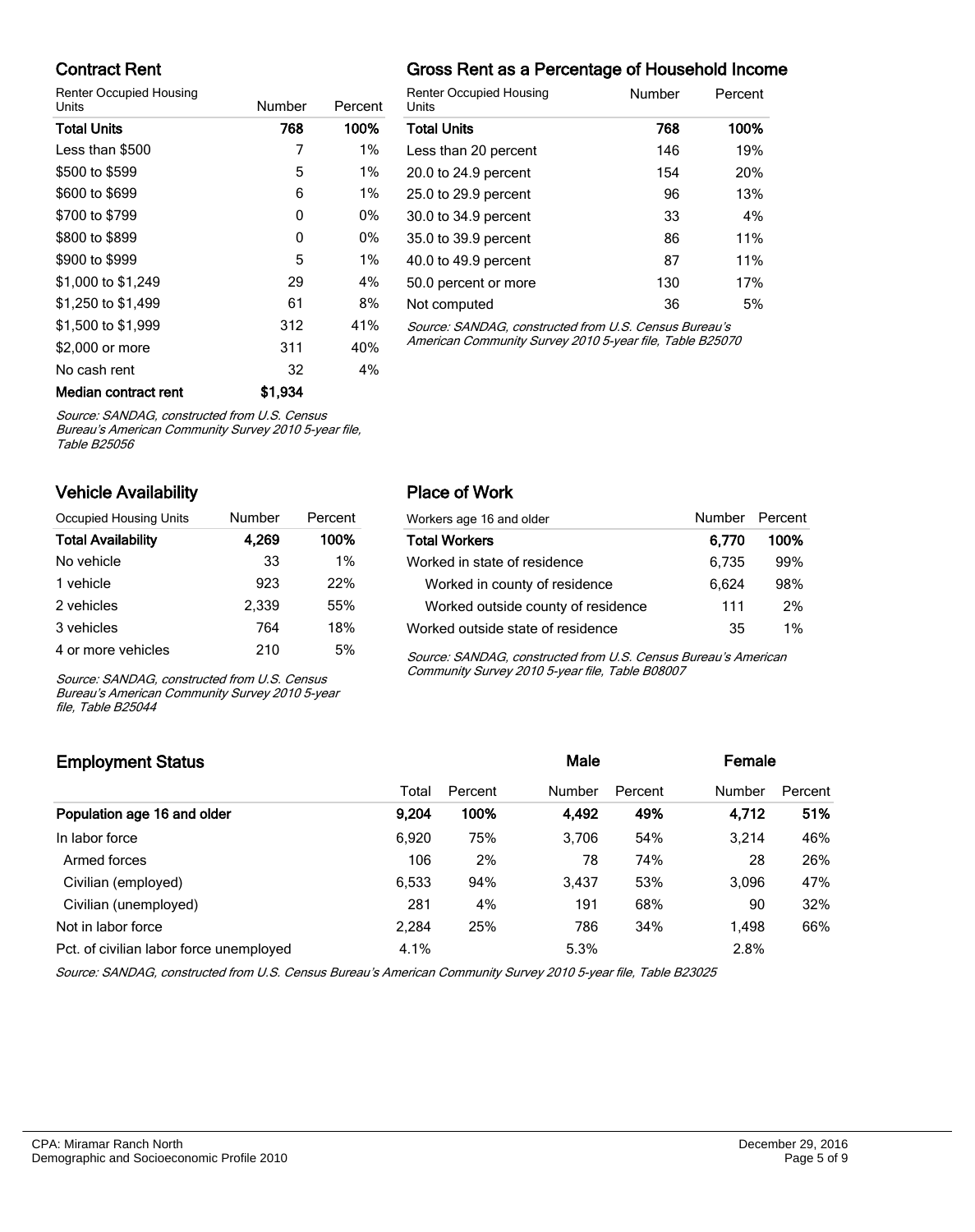#### Means of Transportation to Work

| Workers age 16 and older      | Number | Percent |
|-------------------------------|--------|---------|
| <b>Total Workers</b>          | 6,770  | 100%    |
| Car, truck or van:            | 6,145  | 91%     |
| Drove Alone                   | 5,465  | 81%     |
| Carpooled                     | 680    | 10%     |
| <b>Public Transportation:</b> | 41     | $1\%$   |
| Bus                           | 7      | $1\%$   |
| Trolley / Streetcar           | 0      | 0%      |
| Railroad                      | 34     | $1\%$   |
| Other public transportation   | 0      | 0%      |
| Motorcycle                    | 1      | $1\%$   |
| <b>Bicycle</b>                | 28     | $1\%$   |
| Walked                        | 31     | $1\%$   |
| Other means                   | 81     | $1\%$   |
| Worked at home                | 443    | 7%      |

# Travel Time to Work

| Workers age 16 and older          | Number | Percent |
|-----------------------------------|--------|---------|
| <b>Total Workers</b>              | 6.770  | 100%    |
| Did not work at home              | 6,327  | 93%     |
| Less than 10 minutes              | 428    | 6%      |
| 10 to 19 minutes                  | 1,671  | 25%     |
| 20 to 29 minutes                  | 2.547  | 38%     |
| 30 to 44 minutes                  | 1,316  | 19%     |
| 45 to 59 minutes                  | 156    | 2%      |
| 60 to 89 minutes                  | 83     | $1\%$   |
| 90 minutes or more                | 126    | 2%      |
| Worked at home                    | 443    | 7%      |
| Average time to work<br>(minutes) | 27     |         |

Source: SANDAG, constructed from U.S. Census Bureau's American Community Survey 2010 5-year file, Table B08303

Source: SANDAG, constructed from U.S. Census Bureau's American Community Survey 2010 5-year file, Table B08301

Industry

| II IUUSU V<br>Employed cilivian population age 16 and older | Number | Percent |
|-------------------------------------------------------------|--------|---------|
| Total employed civilian age 16+                             | 6,661  | 100%    |
| Agriculture, forestry, mining                               | 0      | $0\%$   |
| <b>Utilities</b>                                            | 49     | 1%      |
| Construction                                                | 130    | 2%      |
| Manufacturing                                               | 1,099  | 16%     |
| Wholesale trade                                             | 156    | 2%      |
| Retail trade                                                | 643    | 10%     |
| Transportation & warehousing                                | 195    | 3%      |
| Information & communications                                | 261    | 4%      |
| Finance, insurance, & real estate                           | 578    | 9%      |
| Professional, scientific, management, administration        | 254    | 4%      |
| Educational, social, & health services                      | 1,452  | 22%     |
| Art, entertainment, recreation, accommodations, food        | 319    | 5%      |
| Other services                                              | 391    | 6%      |
| Public administration                                       | 1,134  | 17%     |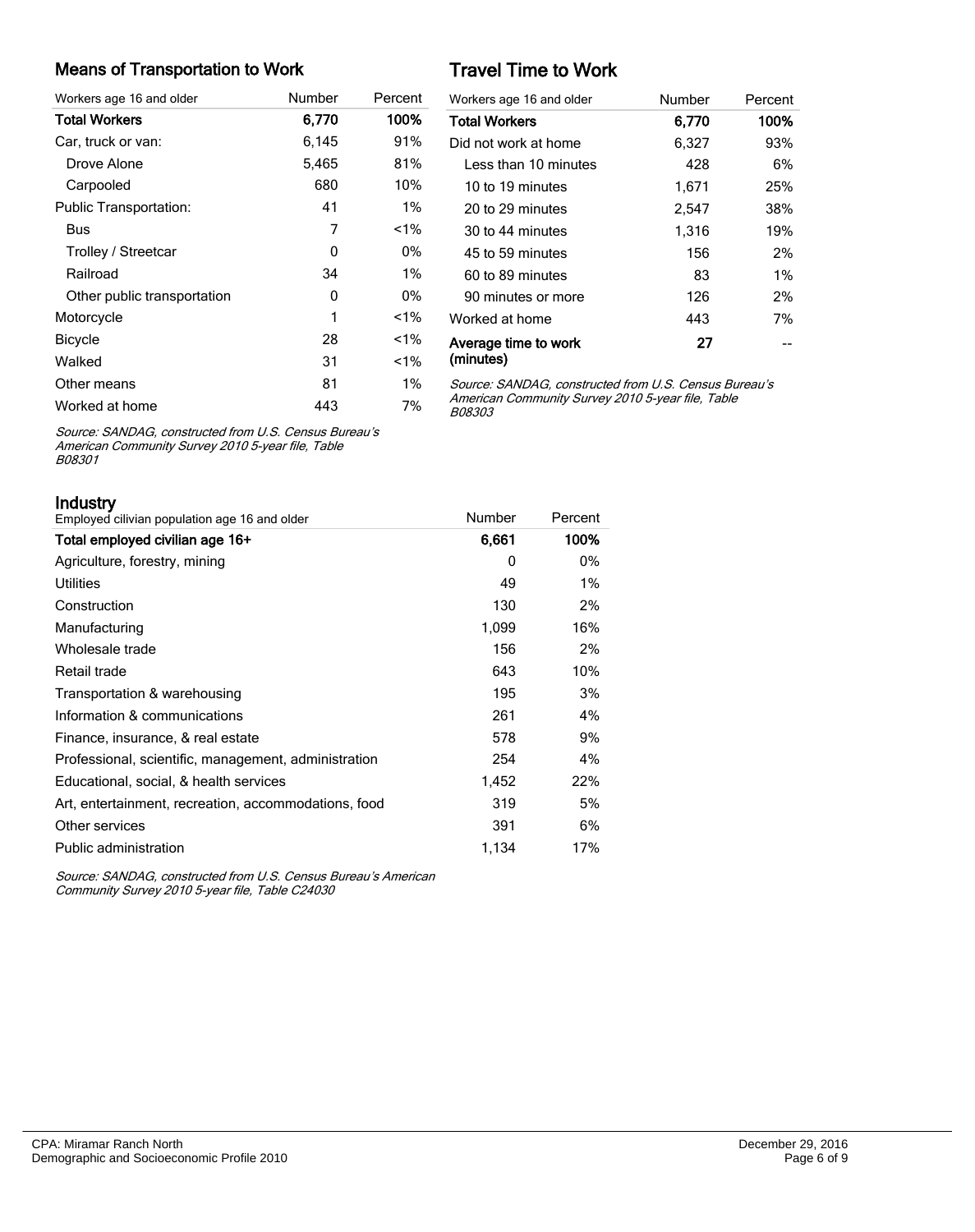#### **Occupation**

| Employed cilivian population age 16 and older | Number | Percent |
|-----------------------------------------------|--------|---------|
| Total employed civilian age 16+               | 6,661  | 100%    |
| Management, professional & related:           | 4,257  | 64%     |
| Management (incl. farm managers)              | 1,062  | 16%     |
| <b>Business &amp; financial</b>               | 594    | 9%      |
| Computer & mathematical                       | 481    | 7%      |
| Architecture & engineering                    | 511    | 8%      |
| Life, physical & social science               | 215    | 3%      |
| Community & social service                    | 98     | 1%      |
| Legal                                         | 136    | 2%      |
| Education, training, & library                | 345    | 5%      |
| Art, entertainment, sports & media            | 107    | 2%      |
| Healthcare practitioners                      | 708    | 11%     |
| Service:                                      | 498    | 7%      |
| Healthcare support                            | 62     | 1%      |
| Protective service                            | 71     | 1%      |
| Food preparation & serving                    | 95     | 1%      |
| Building & grounds cleaning / maintenance     | 37     | 1%      |
| Personal care & service                       | 233    | 3%      |
| Sales & office                                | 1,444  | 22%     |
| Farming, fishing & forestry                   | 0      | 0%      |
| Construction, extraction & maintenance        | 198    | 3%      |
| Production, transport & material moving       | 264    | 4%      |

Source: SANDAG, constructed from U.S. Census Bureau's American Community Survey 2010 5-year file, Table C24010

# Household Income

|                        | Number    | Percent |
|------------------------|-----------|---------|
| Total Households       | 4,269     | 100%    |
| Less than \$15,000     | 90        | 2%      |
| \$15,000 to \$29.999   | 77        | 2%      |
| \$30,000 to \$44,999   | 295       | 7%      |
| \$45,000 to \$59,999   | 267       | 6%      |
| \$60,000 to \$74,999   | 249       | 6%      |
| \$75,000 to \$99,999   | 626       | 15%     |
| \$100,000 to \$124.999 | 628       | 15%     |
| \$125,000 to \$149.999 | 567       | 13%     |
| \$150,000 to \$199,999 | 740       | 17%     |
| \$200,000 or more      | 730       | 17%     |
| Median Income          | \$121.119 |         |

Source: SANDAG, Current Estimates (2010)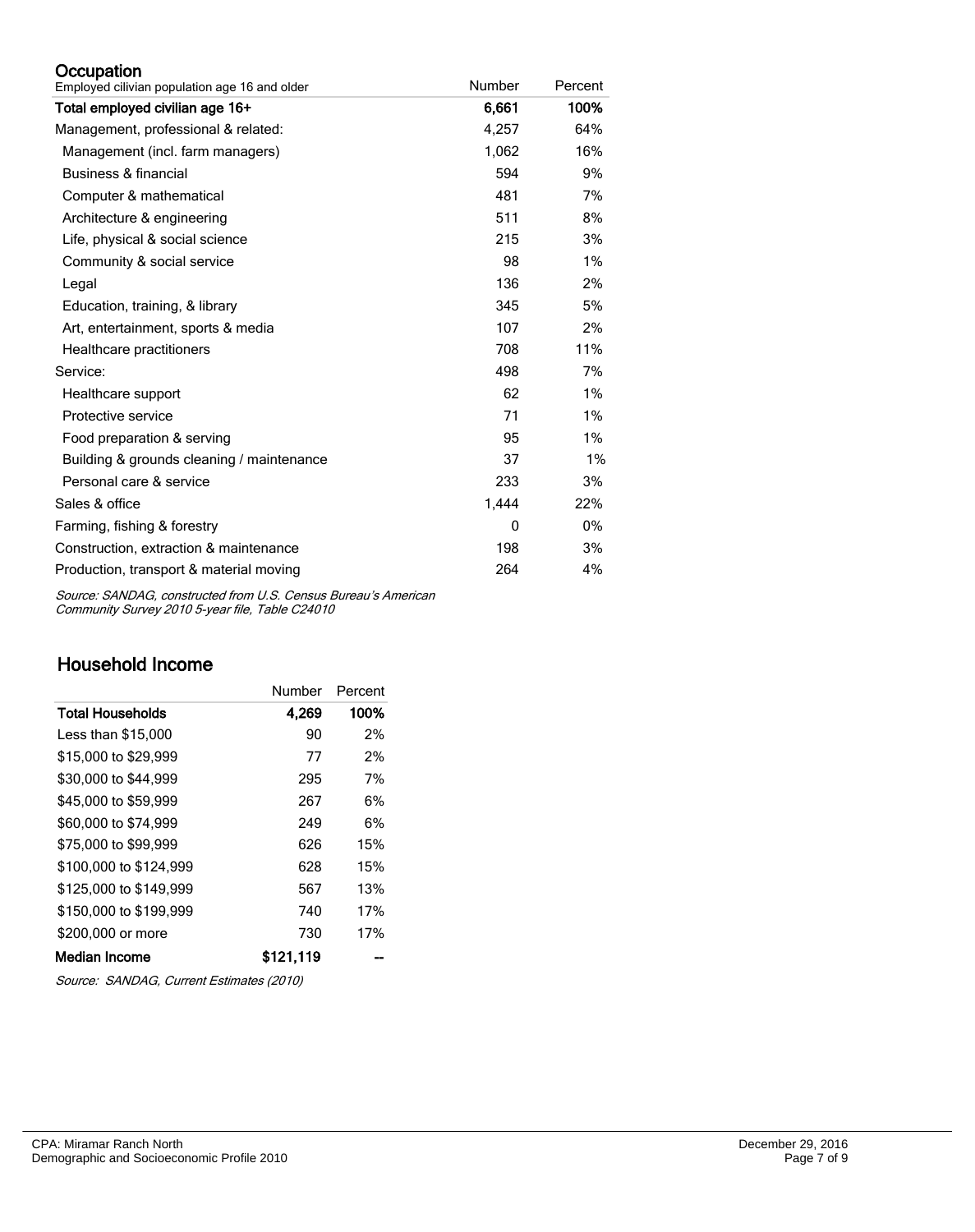| <b>Earnings and Income</b>                    | Number | Percent |
|-----------------------------------------------|--------|---------|
| <b>Total households</b>                       | 4,269  | 100%    |
| With earnings                                 | 3.959  | 93%     |
| With wage and salary income                   | 3,788  | 89%     |
| With self-employment income                   | 613    | 14%     |
| With interest, dividend, or net rental income | 1.732  | 41%     |
| With Social Security income                   | 400    | 9%      |
| With Supplemental Security income             | 48     | 1%      |
| With public assistance income                 | 53     | 1%      |
| With retirement income                        | 541    | 13%     |
| With other types of income                    | 468    | 11%     |

Note: "Earnings" is the sum of households with wage and salary income and/or self-employment income. Also, a household may have more than one income. Therefore, subsets will not sum to the total.

Source: SANDAG, constructed from U.S. Census Bureau's American Community Survey 2010 5-year file, Table B19051 - B19060

#### Ratio of Income to Poverty Level

Population for whom poverty status is determined

|               | Number | Percent |
|---------------|--------|---------|
| Total         | 12,604 | 100%    |
| Under .50     | 243    | 2%      |
| .50 to .99    | 85     | $1\%$   |
| 1.00 to 1.24  | 192    | 2%      |
| 1.25 to 1.49  | 51     | $1\%$   |
| 1.50 to 1.84  | 141    | 1%      |
| 1.85 to 1.99  | 191    | 2%      |
| 2.00 and over | 11,701 | 93%     |

Source: SANDAG, constructed from U.S. Census Bureau's American Community Survey 2010 5-year file, Table C17002

#### Poverty Status

Population for whom poverty status is determined

|                      | Number | Percent |
|----------------------|--------|---------|
| Total                | 12.604 | 100%    |
| <b>Above Poverty</b> | 12.276 | 97%     |
| <b>Below Poverty</b> | 328    | 3%      |

Source: SANDAG, constructed from U.S. Census Bureau's American Community Survey 2010 5-year file, Table B17010

# Poverty Status of Families by Family Type and Presence of Related Children Under 18

|                                           | Total Families |                  |                | <b>Above Poverty</b> |                  |                | <b>Below Povery</b> |                  |                 |
|-------------------------------------------|----------------|------------------|----------------|----------------------|------------------|----------------|---------------------|------------------|-----------------|
|                                           | Total          | With<br>Children | No<br>Children | Total                | With<br>Children | No<br>Children | Total               | With<br>Children | No.<br>Children |
| <b>Total Familes</b>                      | 3,330          | 2,231            | 1,099          | 3,287                | 2,188            | 1,099          | 43                  | 43               | 0               |
| Married couple family                     | 2,811          | 1.843            | 968            | 2,811                | 1,843            | 968            | 0                   | 0                | 0               |
| Male householder, no<br>wife present      | 166            | 117              | 49             | 166                  | 117              | 49             | 0                   | 0                | 0               |
| Female householder,<br>no husband present | 353            | 271              | 82             | 310                  | 228              | 82             | 43                  | 43               | 0               |